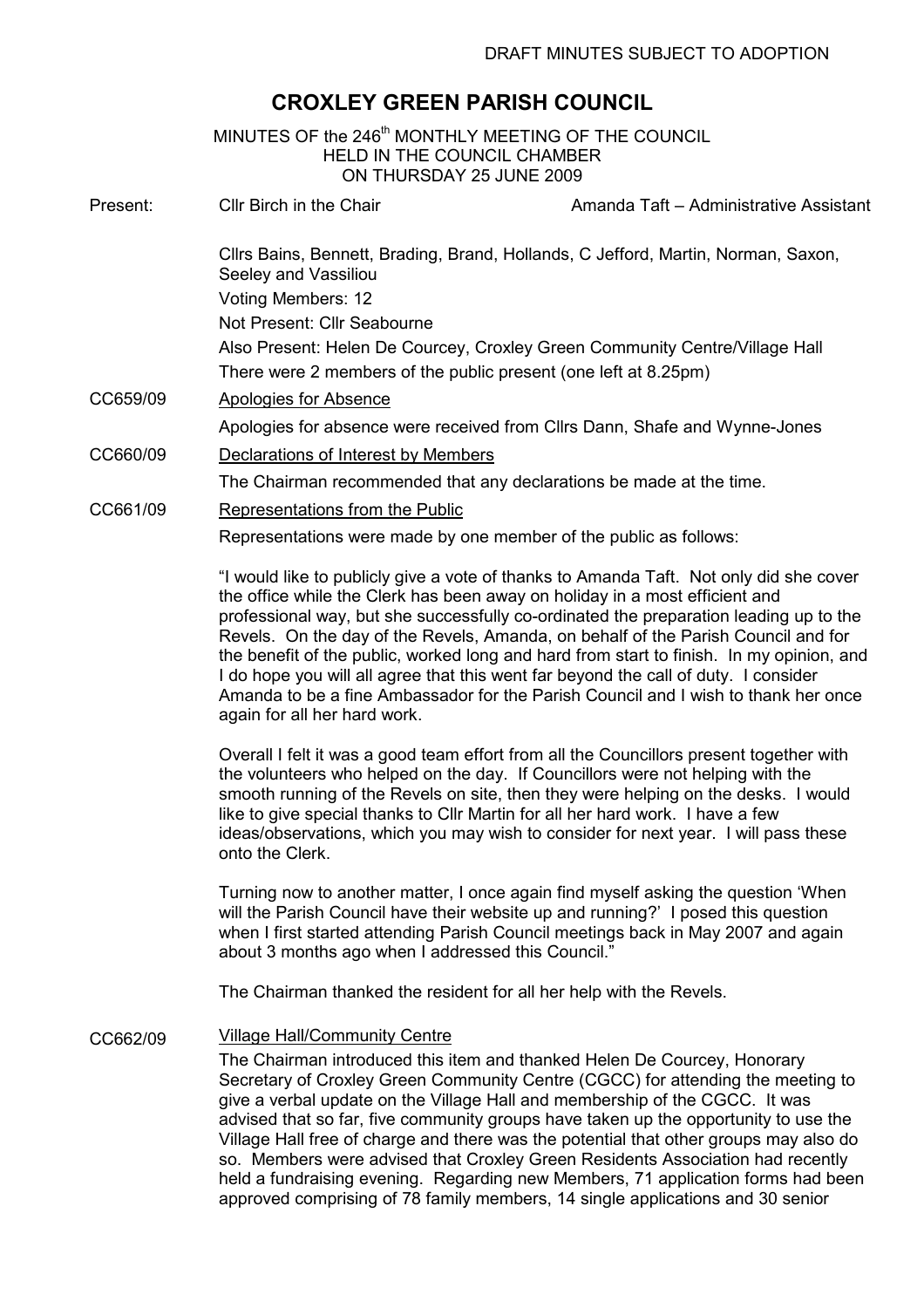citizens meaning a total of 122 new members. There are also 24 applications passed on by the Parish Council but pending approval by the CGCC Committee. Cllrs asked several questions which were unexpected given that the Agenda item was to receive a verbal update. It was asked if there were facilities to make tea and coffee and it was confirmed that there were. It was then asked if a Parish Councillor could sit in on meetings of the CGCC and it was clarified that a Cllr or the Clerk could sit in on meetings. It was then asked when the AGM is held and Members were advised that this meeting is held in January. It was asked if there had been any discussion about the outside works and Cllrs requested to be informed of any quotes received for work.

# CC663/09 Minutes

It was proposed by Cllr Seeley and seconded by Cllr Norman that the Minutes of the  $245<sup>th</sup>$  Monthly Meeting of the Council held on Thursday 30 April 2009 be accepted. The proposal was agreed and the Chairman signed the Minutes.

It was proposed by Cllr Seeley and seconded by Cllr Saxon that the Minutes of the Annual Parish Meeting held on Thursday 30 April 2009 be accepted. The proposal was agreed and the Chairman signed the Minutes.

It was proposed by Cllr Saxon and seconded by Cllr Hollands that the Minutes of the Annual General Meeting held on Thursday 14 May 2009 be accepted. The proposal was agreed and the Chairman signed the Minutes.

### CC664/09 Matters Arising from the Council meeting held 30 April 2009.

It was again asked why those who make representations are not named in the Minutes. A Cllr repeated the Clerk's previous response - that this is the format needed to achieve Quality Status. The Chairman recommended that if any Cllrs have strong views on this matter that they put a proposal forward when Standing Orders are being reviewed.

# CC665/09 Committee Reports

# CC665.1/09 Environment and Amenity Committee held on Tuesday 2 June 2009

It was proposed by Cllr Bennett and seconded by Cllr Martin that the Minutes of the Environment and Amenity Committee held on Tuesday 2 June 2009 be adopted. The proposal was agreed.

#### CC665.2/09 Any matters arising

EA574/09 Minutes (EA568/09 Electricity). This item arose again as one Cllr believed that it was an environmental matter but the Chairman stated that this subject had already been discussed and a satisfactory explanation had previously been supplied by the Clerk.

EA575/09 Matters Arising (EA563/09; EA552/09 Parish Pump Delivery). It was asked if there was any more information regarding the problems with the recent delivery and the Chairman stated that this item would be placed on the Environment and Amenity Agenda for further discussion.

EA575/09 Matters Arising (EA566/09 Play Areas). A Cllr asked if the quote for the playground markings had been accepted and it was confirmed that it had been. The administrative assistant advised that work would begin during the week commencing 13 July 2009.

Concerns were raised that the wording in Minute EA566/09 stated 'under law' and in reference to the electricity (Minute EA574/09) that it 'may be illegal'. It was requested that in future if the law is quoted, that the relevant part of the law is stated.